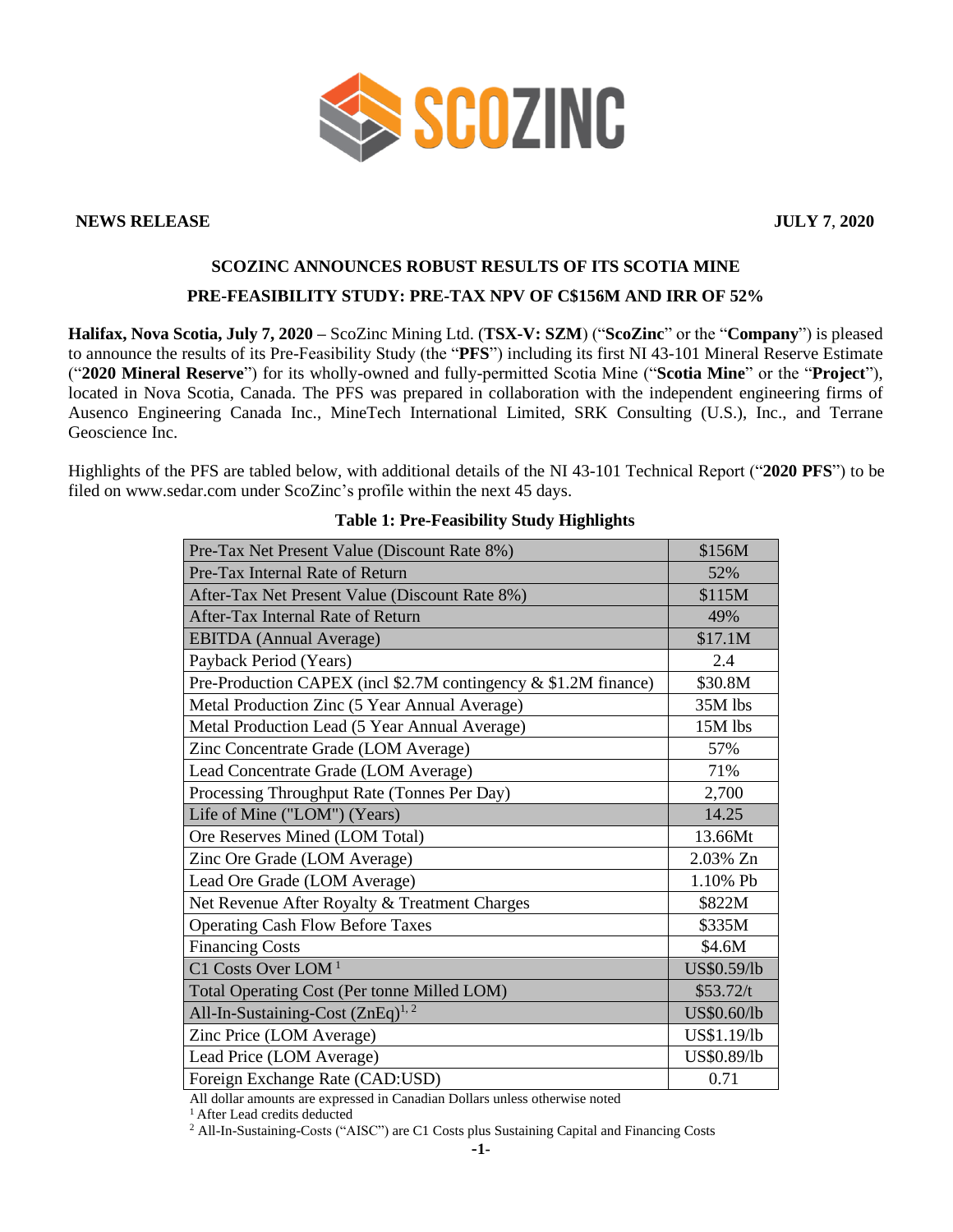The President and CEO, Mr. Mark Haywood, commented: "*We are very excited to deliver the results of our Scotia Mine's PFS by our independent panel of mining industry experts. The Project's economics are very robust, with relatively low capital requirements and a short payback period which includes proposed financing costs structured to be greatly non-dilutive to our shareholders.* 

*The Project is set to produce high quality Zinc and Lead concentrates for over 14 years, at low operating costs, via conventional open pit mining methods, with a steady ore processing rate of 2,700 tonnes per day. Through detailed planning and analyses, we believe the technical team have resolved many of the mine's historical bottlenecks and poor performance issues to develop a low-risk development and life of mine production plan.*

*Importantly, the PFS shows that commercial Zinc and Lead concentrate production can be achieved within 9 to 12 months of project financing of approximately \$30M, with an average annual cash flow of \$14M. The extensive facilities already in place on site, combined with the short pre-stripping period, enable the Scotia Mine to potentially demonstrate a free cash flow of \$8.4M in the first year of commercial production alone.*

*ScoZinc is also of the view that there are additional opportunities to further improve the Project's economics and extend the operation's 14-year mine life.*

*On the basis of these very positive PFS results, ScoZinc will be actively pursuing the necessary finance to begin commercial production as soon as possible."*

A summary of the Pre-Feasibility Study is provided below. The complete NI 43-101 Technical Report will be provided on the Company's website at www.ScoZinc.com once the report has been filed on SEDAR.

## **Location, Ownership & History**

The Scotia Mine consists of a fully permitted mine and mill which are 100% owned by ScoZinc. The Scotia Mine is located at approximately 45°02′ North, 63°21′ West, or 62 kilometres northeast of Halifax, Nova Scotia, in the Halifax Regional Municipality. Year-round access to the Project is by paved highway roads and is approximately 15 kilometres off the Nova Scotia provincial highway along Route #224. The Halifax International Airport is located 33 kilometres southwest of the mine site. The Project consists of 648 hectares of mineral rights in the form of three contiguous mineral leases, including land with exploration potential for zinc and lead mineralization. ScoZinc also owns real estate property of 712.5 hectares, which includes the mineral leases and adjoining areas.

In February 2011, Selwyn Resources Limited ("Selwyn") purchased ScoZinc Limited and all of its assets, including the Scotia Mine and ScoZinc's exploration claims, for \$10 million less a deduction relating to increased reclamation bonding requirements that were being determined at the time of the acquisition. Selwyn changed its name to ScoZinc Mining Ltd., and owns 100% of the ScoZinc Limited subsidiary, which in turn holds the mineral rights to the Main and Getty Zones, the mining rights and surface rights (real property rights) for the Scotia Mine deposit and an environmental assessment (environmental registration) for the Scotia Mine.

ScoZinc also currently holds five exploration licenses covering 41 claims in the immediate vicinity of the Scotia Mine Deposit. Each individual claim covers an area of approximately forty acres (16.2 hectares). In total, the 41 claims cover approximately 664 hectares (1,641 acres). These licenses are located along strike from the Scotia Mine Deposit and include favourable host rocks similar to that at the mine site.

#### **Geology and Mineralization**

The Scotia Mine Deposit consists of three main zones of mineralization referred to as the Main (formerly Gays River deposit), Getty and Northeast Zones. The Main zone lies along the southside of the Gays River main branch, immediately east of the confluence with the Gays River south branch. The Getty zone lies just northwest of the Main and North-East zones on the western side of Gays River. The two zones are separated by less than one kilometre.

The Gays River Formation mineralization has long been considered a Mississippi Valley-type lead-zinc deposit. This type of deposit is carbonate-hosted, classified as a typical open space filling type, and hosted in a dolomitized limestone.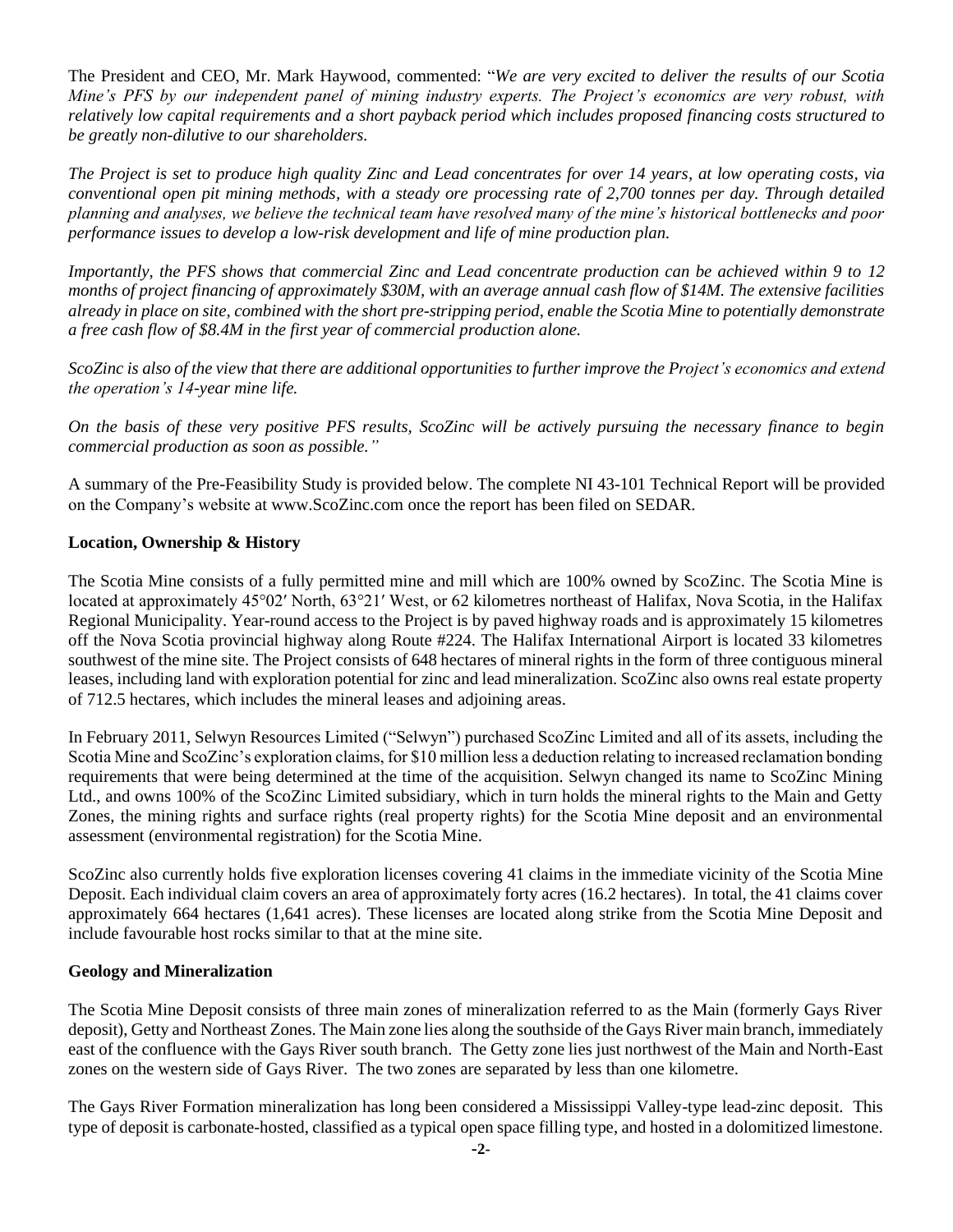The limestone developed as a carbonate build-upon an irregular pre-Carboniferous basement topographic high where conditions allowed for growth of reef-building organisms.

The zinc/lead-bearing Gays River Formation trends in an east-north east direction across the Property. Locally, the mineralisation dips up to 45º on average, and up to vertical in places, to the north-northwest which is the depositional slope of the front of the Gays River reef unit. The dip tends to be horizontal in the back reef area (south of the main trend). The mineralisation is present as sphalerite and galena and grades from massive Pb-Zn mineralized material in the fore reef to finely disseminated, lower grade material in the back reef. In the mine area, the Gays River Formation is overlain either by the evaporites of the Carroll's Corner Formation and/or overburden.

## **Exploration and Data Management**

The Scotia Mine has extensive diamond drilling and blast-hole drilling on a large portion of its mining leases and associated exploration licences. A total of 1,831 holes or 121,870 metres has been drilled to date. All of the data from these holes has been included in this Pre-Feasibility Study and the 2019 mineral resource estimation by SRK (the "2019 MRE").

## **Royalties**

For the Scotia Deposit, ScoZinc owns the real property covering all the defined mineral resources on the mining leases, so no royalty to any landowner is applicable. However, there is a small 25-acre portion on ScoZinc's real property that is subject to a sand, gravel and fill royalty of \$1.00 per metric tonne to Gallant Aggregates. This royalty does not impact the Scotia Mine's Pre-Feasibility Study.

For the Getty deposit, ScoZinc has a 1% royalty with Globex Resources Ltd ("Globex"), which provides Globex with a 1% Gross Metal Royalty ("GMR") interest in the associated claims. Agreement terms also allows ScoZinc to purchase 50% of the GMR for \$300,000. ScoZinc's Life of Mine plan indicates that such a royalty would only be applicable in the last few years of the 14-year mine life.

Nova Scotia provincial royalty of 2% also applies on all net revenue generated from the Project.

#### **Mineral Resource Estimate**

A Mineral Resource estimation was completed in December 2019 for the Scotia Mine Deposit, including the Main, Getty and Northeast Zones ("2019 MRE"). The mineral resources for the Scotia Mine Deposit have been classified as Measured, Indicated and Inferred categories based on CIM Definition Standards in accordance with NI 43-101 reporting guidelines, and are reported with respect to cut-off values calculated using the assumed processing costs and recoveries, and metal prices. The resource is also constrained by an optimized (WhittleTM) pit shell, which is based on optimistic metal prices, in order to demonstrate that the defined resources have reasonable prospects of eventual economic extraction, which is a CIM Definition Standards criterion. All classification categories (Measured, Indicated and Inferred) were considered in the resource pit optimization.

The Scotia Mine Deposit mineral resource summary statement in provided in Table 2, with an effective date of December 14, 2019.

The 2019 MRE resulted in an increase in Measured & Indicated tonnage of 105% (to 25,450,000 tonnes at a Zinc equivalent grade of 2.84%) and an increase in Inferred tonnage of 7% (to 5,010,000 tonnes at a Zinc equivalent grade of 2.13%) from previous resource estimates on the deposit.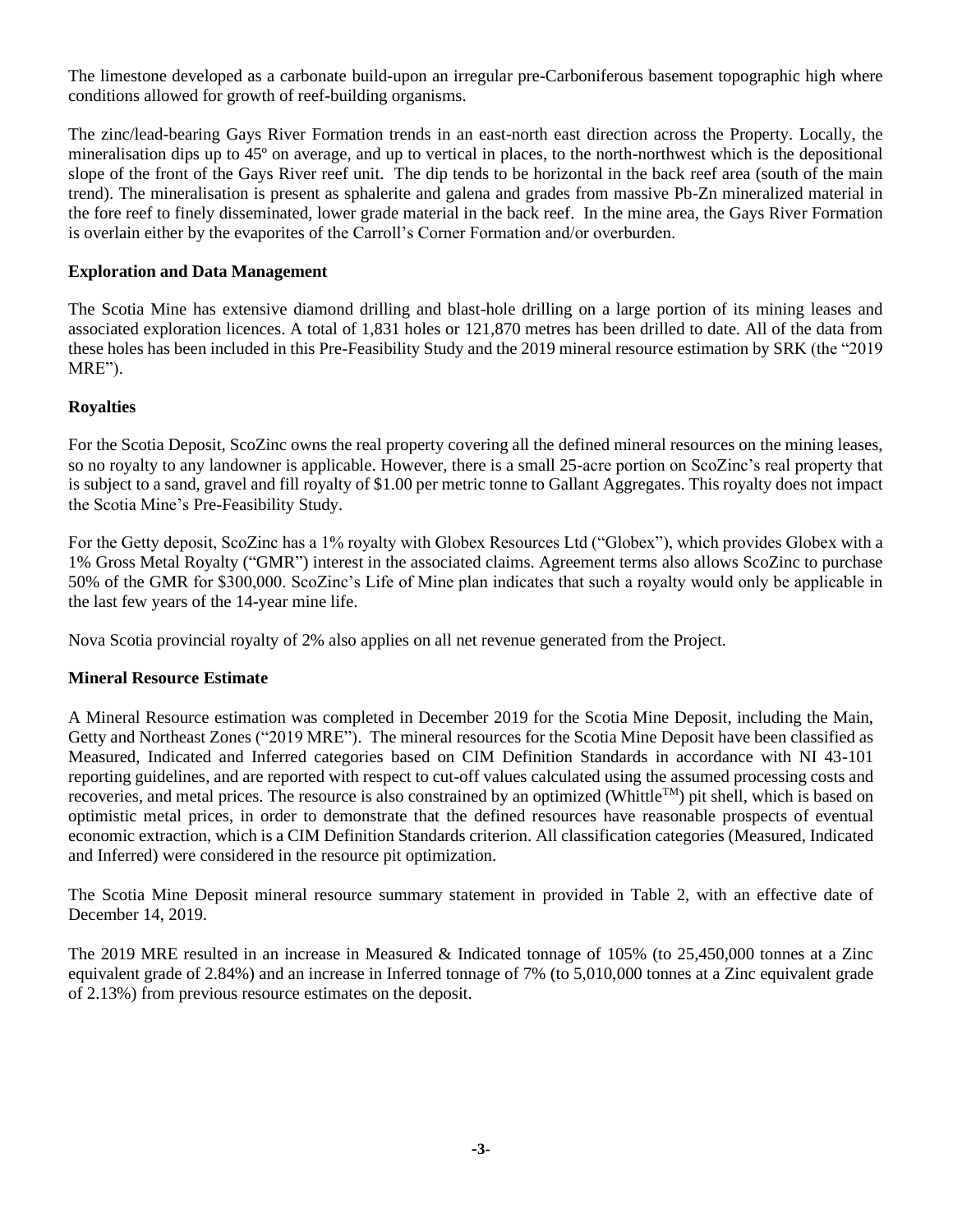| <b>Classification</b>                   | Zone               | Mass (kt) | $\text{Zn}$ $\left(\frac{0}{0}\right)$ | Pb $(\% )$ | ZnEq $(\% )$ |
|-----------------------------------------|--------------------|-----------|----------------------------------------|------------|--------------|
|                                         | Getty              | 60        | 1.38                                   | 1.25       | 2.58         |
| <b>Measured</b>                         | Main               | 4,130     | 2.57                                   | 1.30       | 3.81         |
|                                         | North East         | 130       | 3.18                                   | 1.88       | 4.98         |
|                                         | <b>Total</b>       | 4,320     | 2.57                                   | 1.32       | 3.83         |
|                                         | Getty              | 8,090     | 1.24                                   | 0.81       | 2.02         |
|                                         | Getty South        | 840       | 1.58                                   | 0.25       | 1.82         |
| <b>Indicated</b>                        | Main               | 9,870     | 1.92                                   | 1.01       | 2.89         |
|                                         | North East         | 2,330     | 2.88                                   | 1.15       | 3.98         |
|                                         | <b>Total</b>       | 21,130    | 1.75                                   | 0.92       | 2.64         |
| <b>Measured and</b><br><b>Indicated</b> | Getty              | 8,150     | 1.24                                   | 0.82       | 2.03         |
|                                         | <b>Getty South</b> | 840       | 1.58                                   | 0.25       | 1.82         |
|                                         | Main               | 14,000    | 2.11                                   | 1.09       | 3.16         |
|                                         | <b>North East</b>  | 2,460     | 2.89                                   | 1.19       | 4.04         |
|                                         | <b>Total</b>       | 25,450    | 1.89                                   | 0.99       | 2.84         |
|                                         | Getty              | 950       | 1.35                                   | 0.54       | 1.87         |
| <b>Inferred</b>                         | Getty South        | 770       | 1.53                                   | 0.25       | 1.77         |
|                                         | Main               | 2,980     | 1.49                                   | 0.79       | 2.25         |
|                                         | North East         | 310       | 2.01                                   | 0.74       | 2.72         |
|                                         | <b>Total</b>       | 5,010     | 1.50                                   | 0.66       | 2.13         |

**Table 2: Scotia Mine Resource Statement, Dec 14, 2019 – SRK Consulting (U.S.), Inc.**

Source: SRK, 2019

• Mineral Resources are not Mineral Reserves and do not have demonstrated economic viability. There is no certainty that any part of the Mineral Resources estimated will be converted into Mineral Reserves;

• Open-pit resources stated as contained within a potentially economically minable open-pit; pit optimization was based on assumed prices for zinc of US\$1.35/lb, and for lead of US\$1.14/lb, a Zn recovery of 86% and a Pb recovery of 93%, mining and processing costs varying by zone, and pit slopes of 45 degrees in rock and 22 degrees in overburden;

- Open-pit resources are reported based on a Zinc Equivalent (ZnEq) cut-off grade of 0.90%. The ZnEq. grade incorporates Zn and Pb sales costs of US\$0.19/lb and US\$0.11/lb respectively, and a 2% royalty charge; and
- Numbers in the table have been rounded to reflect the accuracy of the estimate and may not sum due to rounding.

#### **Mineral Reserve Estimate**

The Scotia Mine Mineral Reserve Estimates are classified as either Proven Reserves or Probable Reserves and are provided in Table 3. Total Mineral Reserves are 13.66 million tonnes with a Zinc Equivalent grade of 3.09 percent.

| Mineral Zone | <b>Classification</b> | Tonnage    | Zinc Grade | Lead Grade | Zinc Equivalent |
|--------------|-----------------------|------------|------------|------------|-----------------|
|              |                       |            | $(\% )$    | (%)        | Grade $(\%)$    |
| Scotia Mine  | <b>Proven</b>         | 3,370,000  | 2.46       | 1.21       | 3.62            |
| Scotia Mine  | Probable              | 10,290,000 | 1.88       | 1.07       | 2.91            |
| Scotia Mine  | Total                 | 13,660,000 | 2.03       | 1.10       | 3.09            |

## **Table 3: Scotia Mine Mineral Reserve Estimates**

Notes: 2020 Mineral Reserves are as of 01 May 2020 and based on a design cut-off grade of 1.5% ZnEq grade. Cut-off grades are based on a Zinc metal price of US\$1.10/lb, recovery of 89%, a Lead metal price of US\$0.95/lb, and mining recovery of 92%. Average unplanned dilution and mining recovery factors of 12% and 92%, respectively, are assumed.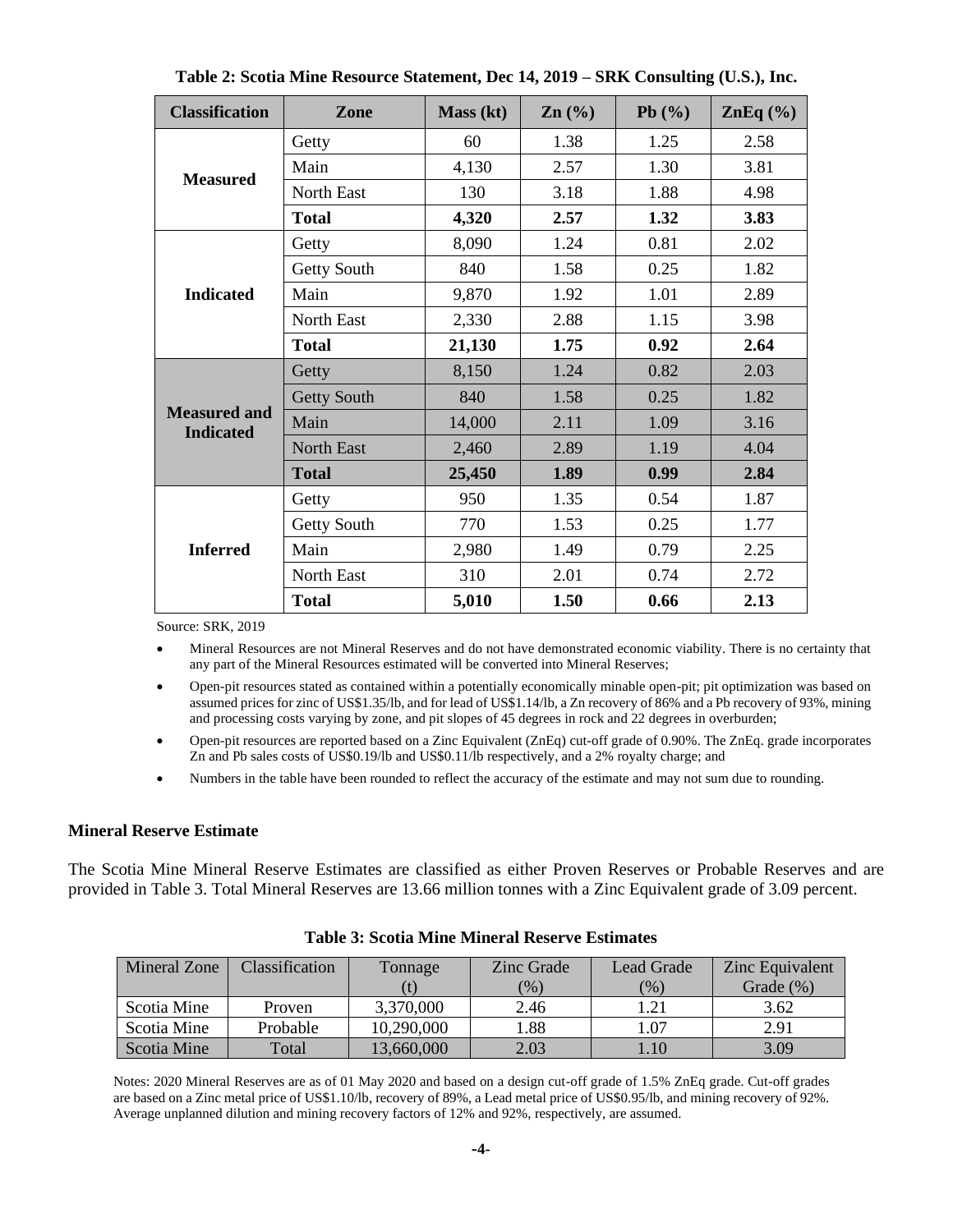# **Mining**

The Scotia Mine deposit covers a total strike length of approximately 4 kilometres, with some surface constraints in between, and a vertical distance of approximately 120 metres. All mining is from open-pit operations with an expected mine life of approximately 14 years. Mining operations will be conducted utilizing 4 shifts, 12 hours each shift, covering 24 hours per day. The 4 shifts will be on a 4-days on, 4-days off, 4-nights on, 4-nights off rotation.

The Scotia Mine mineral resources will be extracted using conventional load and haul (truck & shovel) mining methods as determined by optimized pit designs and life-of-mine schedules. Mining operations will be completed using an owner/operator of excavators, loaders, haul trucks and ancillary support equipment as well as some rental equipment. Equipment requirements have been determined based upon required production rates and haulage cycles using equipment specifications provided by local authorized equipment suppliers and manufacturers.

The open-pits will be mined on 5-metre-high benches with double benching being utilized on the lower benches which are primarily comprised of hard rock. Drilling and blasting are only required for 40 percent of the total material mined over the life of mine plan, which accounts for all of the hard rock to be mined from the pits. The remaining 60 percent is largely comprised of overburden and has been proved to be free digging material based on past operations and will not require blasting. Drilling and blasting will be performed using contract services.

Figure 1 illustrates the ultimate open-pit and waste dump design.

# **HWY 224** Gay's River ooo o мііі **Waste Dump** SCOZINC MINING LTD. **SCOZINC** SCOTIA MINE PROJECT Figure 1-1 : Ultimate Pit Design & Dump Design Date: 19-06 -2020 Drawn By: J. Baker Checked By: D. Roy MINETECH INTERNATIONAL LIMITED<br>HALIFAX, CANADA 000.0Y

## **Figure 1: Ultimate Pit and Waste Dump Design**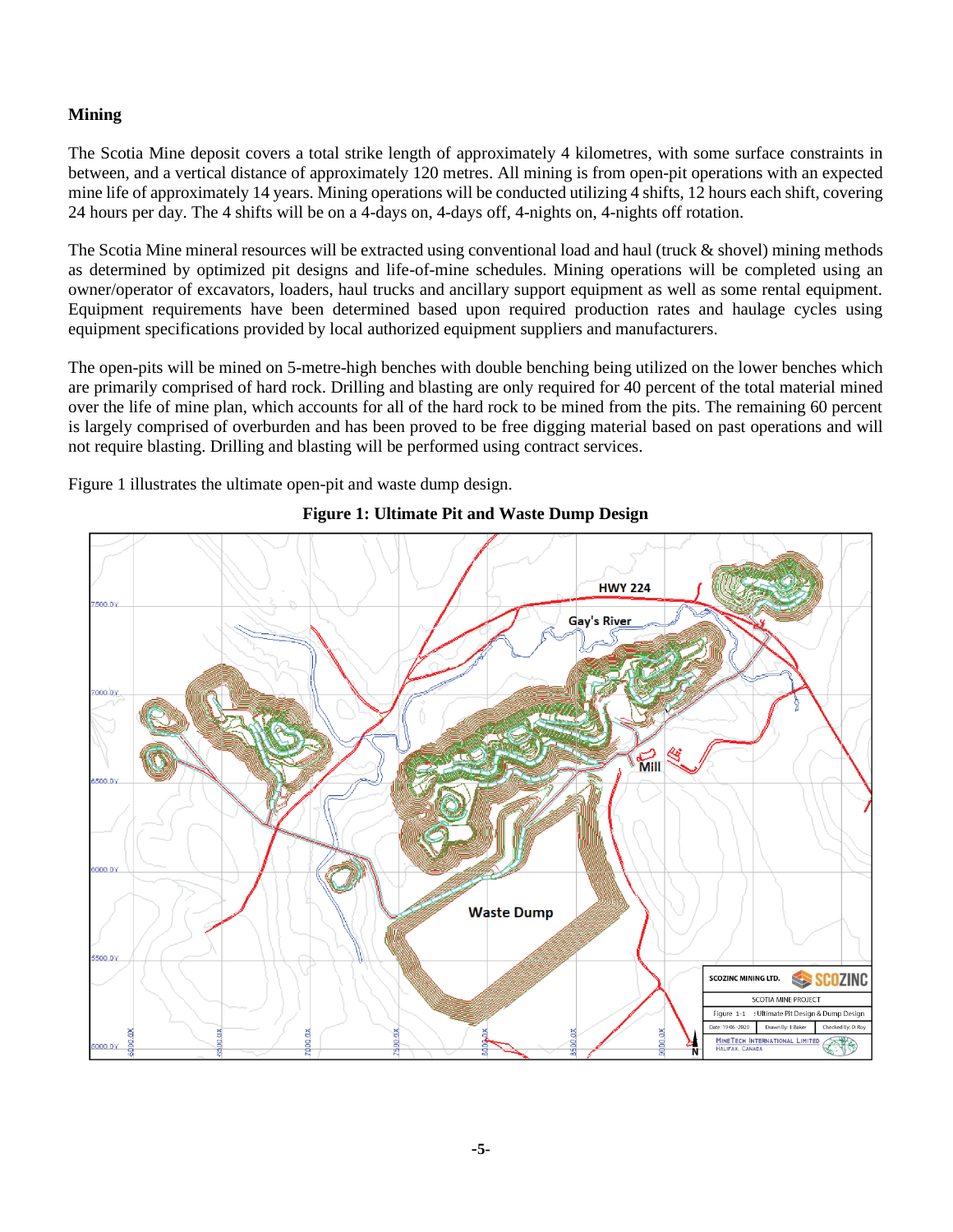The Ultimate Pit Design was divided into 6 phases to optimize development sequences and production requirements. Waste has been subdivided into overburden, gypsum, and carbonate waste rock. Inferred resource material inside the Ultimate Pit Design has been included as carbonate waste rock and totals approximately 1,450,000 tonnes at 1.5% Zn and 0.7% Pb. Waste storage will consist of a combination of backfilling the mined pits and stockpiling in the waste dump. Using the Ultimate Pit Design and the pit phase sequencing, a Life-Of-Mine ("LOM") mining schedule was developed by month and is based on operating 24 hours/day, 365 days/year. The LOM production schedule is based on providing a mill feed of approximately 1 million tonnes per annum at an average grade of 2.03% Zinc and 1.10% Lead, which equates to a Zinc Equivalent grade of 3.09%.

The water table at the Scotia Mine is divided into two horizons: the overburden horizon and the bedrock horizon. ScoZinc plans to utilize 60 geotechnical depressurizing pumping wells, in conjunction with in-pit pumping via submersible sump pumps, to dewater the overburden horizon. The bedrock horizon will be dewatered using the existing deep well infrastructure in conjunction with in-pit temporary wells that access the underground workings. Horizontal wells will also be utilized in the karst gypsum to deal with the localized trapped water and will be allowed to drain into strategically placed in pit sumps which will then be pumped to the tailings storage facility ("TSF"). All in pit water will be pumped to the TSF. Water from the 60 depressurizing pit perimeter wells will be discharged into either a reservoir or the Gays River, however most of this water will be used as processing water in the mill. A similar setup will be utilized in the North East and Getty pits.

#### **Metallurgy and Mineral Processing**

Metallurgical data from past production data and more recent metallurgical test work is available on the carbonate hosted zinc-lead deposit. The combined data shows that the zinc and lead minerals liberate well from the host rock, resulting in relatively high metal recoveries and concentrate grades. The simple mineralogy and metallurgy present the opportunity to consistently achieve high recoveries and concentrate grades over the life of mine plan.

The process design criteria, based on historical data and plant design improvements, include overall average zinc concentrate grades of 57% with an average 86.6% recovery, and the overall average lead concentrate grade of 71% with an average 89.1% recovery. Due to the carbonate hosted deposit, the zinc and lead concentrates have very low levels of impurities or deleterious minerals, resulting in the ScoZinc concentrates to be proven to be a clean, high-ranking concentrate.

The ScoZinc concentrator plant (or Mill) was last operated in 2009 at 2,200 tonnes per day from the original name plate design of 1,500 tonnes per day using conventional crushing, grinding flotation, concentrate dewatering/drying, and rehandling loadout. After extensively reviewing all past production and incomplete engineering work, new final design work as part of the Pre-Feasibility Study has confirmed that with relatively minor upgrades to the comminution, flotation and dewatering circuits, the plant can consistently operate at 2,700 tonnes per day without major capital expansion.

The new overall plant layout and plant flow diagram are provided in Figure 2 and Figure 3, respectively.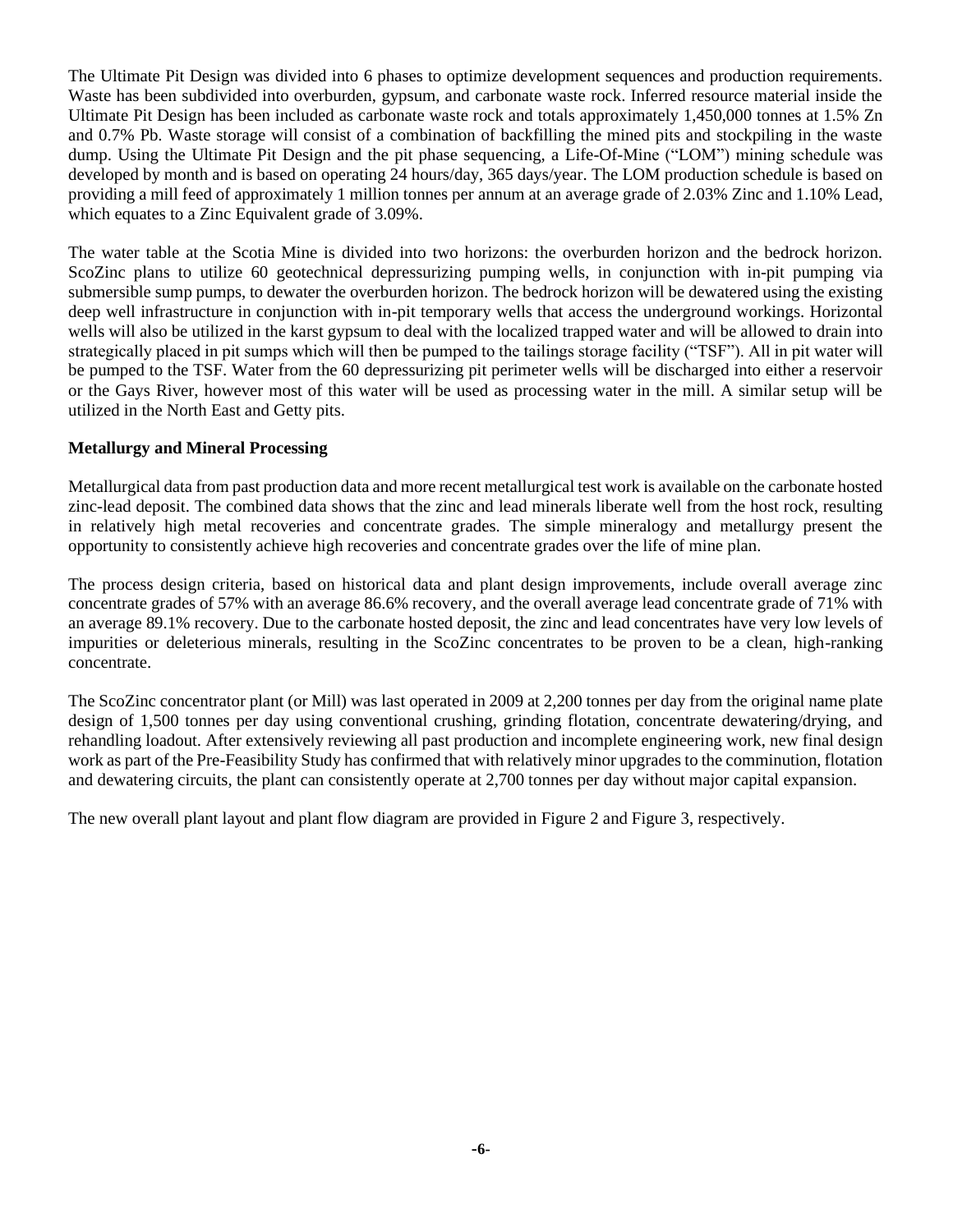## **Figure 2: Overall Plant Layout**



Source: Ausenco, 2020.



**Figure 3: Plant Flow Diagram**

Source: Ausenco, 2020.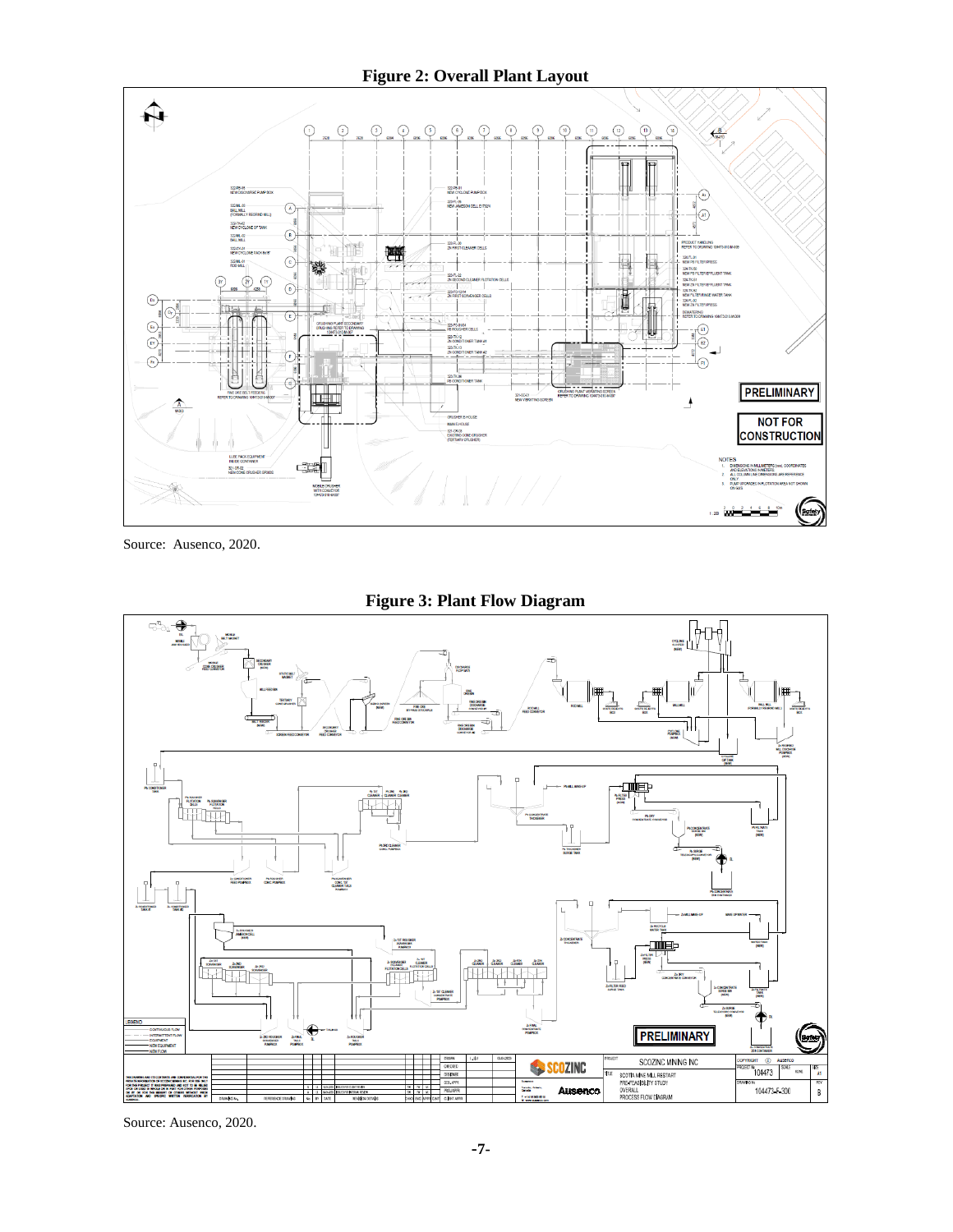#### **Site Infrastructure**

The Scotia Mine is conveniently located 33 kilometres from Halifax's International Stanfield Airport (YHZ) in Nova Scotia with excellent infrastructure in place including processing facilities, waste dumps, a tailings pond, grid-power, all-season port terminal access, and all-season highways. Building infrastructure in place has an area of approximately 131,585 square feet. The mine site infrastructure is well established, as it has been on high level care & maintenance since 2009. ScoZinc equipment and spare parts asset inventory is assessed at approximately \$5.3 million.

As the Scotia Mine is fully permitted for operations, relatively minor upgrades and improvements to the mining and processing facilities to enable the operation to commence commercial production within a relatively short time frame of months. ScoZinc intends to expand the existing operations with the additions of ROM based primary and secondary crushers, a container handling yard, mobile fleet fuel bay and additional mobile fleet maintenance workshop. Some of these opportunities require permitting and have been included in the Pre-Feasibility Study by way of temporary additions until permanent permitting can be provided. All mining and maintenance operations will be conducted by ScoZinc.

Electrical grid power systems are currently onsite with transformers and major motor control centres in place. Some of these systems will be replaced during the pre-production phases in order to ensure performance and reliability during commercial production.

Water for mineral processing is provided from pit perimeter wells designed to un-saturate the pit slopes and to provide clean water to the plant for optimal water quality. Water may also be sourced from the tailings pond. Additional water is sourced from the nearby Gays River and treated for potable water site needs and fire suppression.

The Tailings Storage Facility is permitted with 8 million tonnes of capacity. ScoZinc intends to either seek approval to expand the capacity by 6 million tonnes or use in-pit tailings deposal into its completed pits in approximately year 6 of the life of mine.

#### **Site Access**

The Scotia Mine is located adjacent to sealed Highway 224, with a permanent 900 metre access road providing all season access to the operation. The Mine is located in the Halifax Regional Municipality, which is approximately 62 kilometres to downtown Halifax. Due to its convenient location and quality of potential personnel, ScoZinc expects most of its workforce will be sourced from the region.

The transport and handling of freight and concentrate is possible year-round due to ScoZinc's location on an unrestricted highway. The Scotia Mine is also located near a Canadian National Railway line siding, the Nova Scotia provincial highway (102), deep-water ports and container handling terminals, and the Trans-Canadian National Highway.

#### **Concentrate Marketing**

The Scotia Mine's carbonate-hosted orebody will produce high-quality zinc and lead concentrates through its 2,700 tonnes per day processing plant on the mine site. The concentrates will be loaded directly into lined 20' shipping containers, which will be sampled, sealed and weighed on site. ScoZinc personnel will transport the containers by all season highway to either the Fairview Cove Container Terminal or a nearby Canadian National Railway siding. The Scotia Mine's concentrate container handling system will avoid excessive costs and risks associated with rehandling, contamination, concentrate losses and excessive moisture build up employed historically.

ScoZinc has an initial offtake agreement by way of a Memorandum of Understanding, dated 3<sup>rd</sup> April 2018, with MRI Trading AG, for the Scotia Mine's lead and zinc concentrates for approximately 10 years of the 14-year mine life. The agreement provides competitive terms for 333,000 wet metric tonnes of zinc concentrate and 133,000 of lead concentrate from the Scotia Mine. ScoZinc expects to establish firm concentrate purchase contracts with one or more metal trading companies under terms consistent with the current market terms. ScoZinc is engaged in negotiations with a number of offtakers but has not yet finalized an arrangement due to the preparation of this Pre-Feasibility Study which represents a significant change from ScoZinc's recent Preliminary Economic Assessment.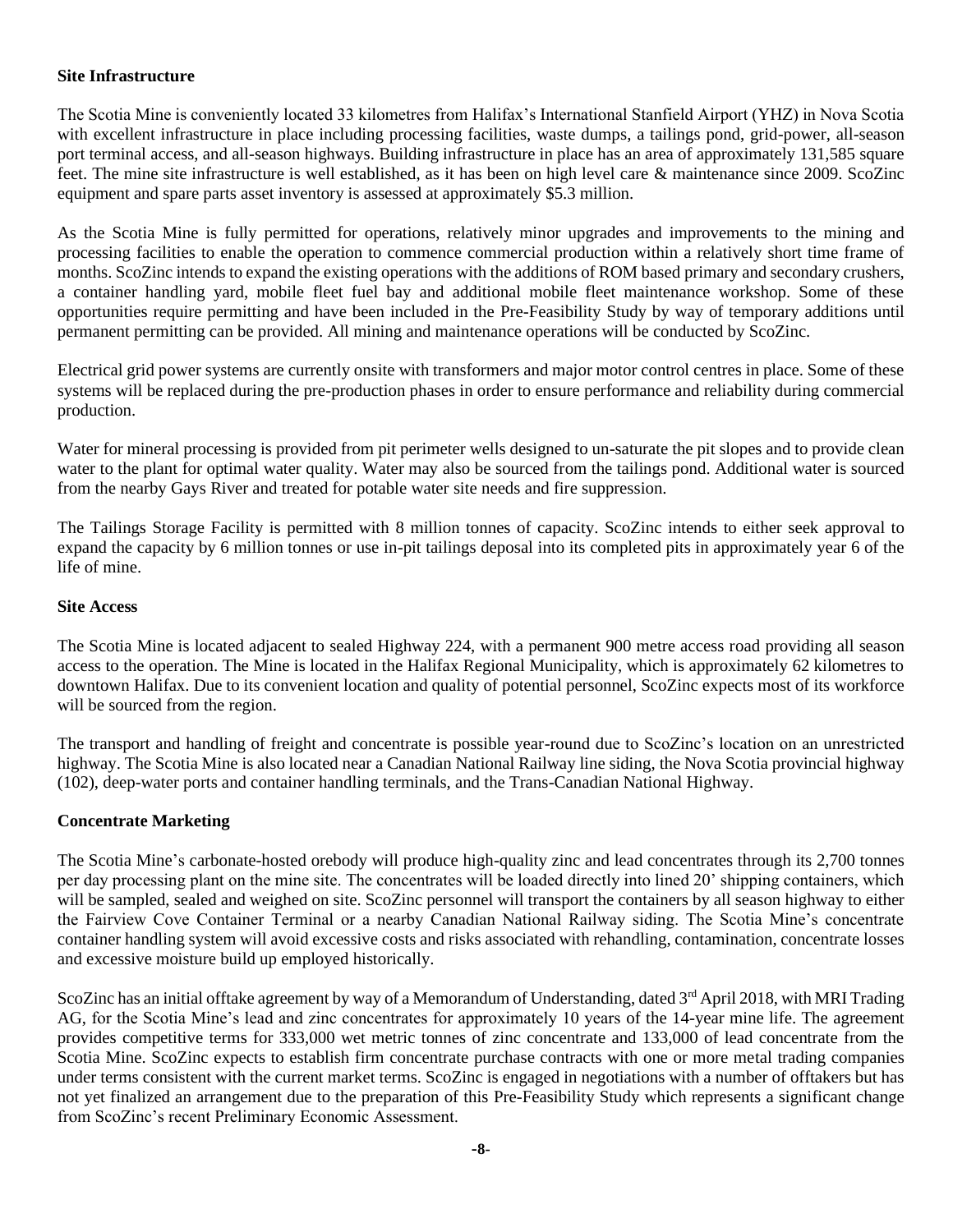The forecast annual production of Zinc and Lead concentrate is provided below in Figure 4.





# **Permitting, Environmental and Community**

The Scotia Mine is an existing operation on high-level Care & Maintenance with substantial environmental databases, operating history, and valid permits and licenses that allow for the mining, processing of resources, and the shipping of zinc and lead concentrates.

Environmental responsibility and stewardship have been and continue to be a priority to ScoZinc. To that end, there are extensive monitoring programs at the Scotia Mine including but not limited to: Surface Water quality, Groundwater quality, Wetland, Wildlife and Vegetation. These programs have continued throughout Care & Maintenance and will be implemented for operations.

Roughly half of the mineral resources used in this economic analysis are already under permit and mining of those resources (Main Zone, Southwest Expansion) can begin immediately.

Another important aspect of the project status with respect to permits, environment and community is that regulators and the community have experience with the project and environmental baseline conditions are already well understood. In combination, these factors limit the overall permitting risk and anticipated timelines for permitting project expansions to include the entire mineral resource used in this analysis.

# **Capital & Operating Expenditures**

The tables below (Tables 4 and 5) summarize the estimated capital and operating costs for the Scotia Mine Project. The capital expenditure determined to advance the Scotia Mine to commercial production within 9 to 12 months of project financing are estimated to be \$28.1 million, excluding contingency of \$2.7 million. The Payback period for the capital is estimated at 2.4 years, including financing costs and contingencies.

| Expenditure                 | Year $-1$ |
|-----------------------------|-----------|
| Mining pre-stripping        | \$8.1M    |
| <b>Mining Capital Costs</b> | \$1.5M    |
| Mill Refurbishment          | \$3.8M    |
| <b>Mill Capital Costs</b>   | \$8.5M    |

| <b>Table 4: Capital Expenditure Summary</b> |  |  |
|---------------------------------------------|--|--|
|---------------------------------------------|--|--|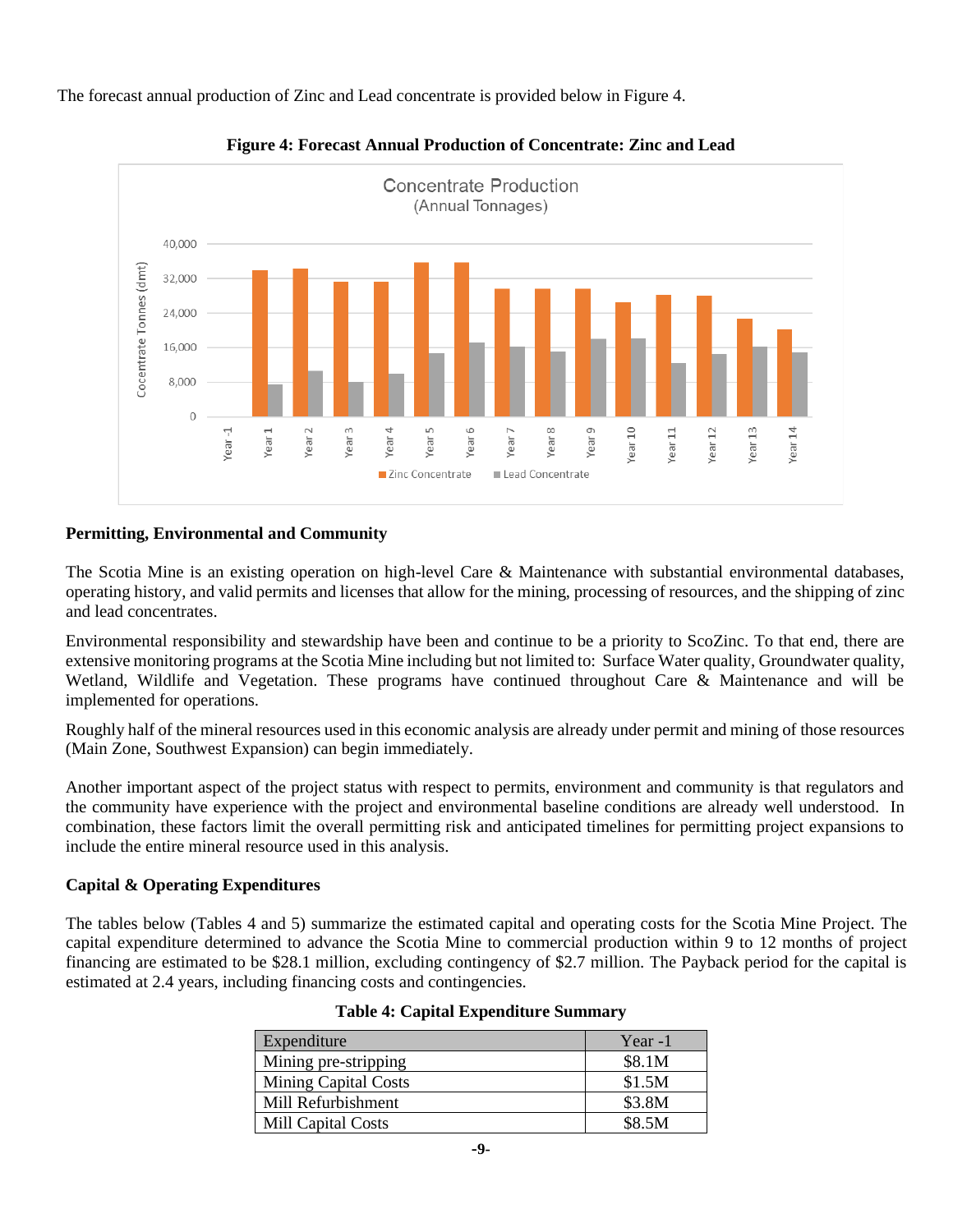| G&A Equipment                   | \$1.1M  |
|---------------------------------|---------|
| <b>G&amp;A Capital Costs</b>    | \$1.0M  |
| Direct & Indirect Capital Costs | \$2.9M  |
| <b>Ownership Costs</b>          | \$1.2M  |
| Sub-Total                       | \$28.1M |
| Contingency                     | \$2.7M  |
| Total                           | \$30.8M |

The Operating costs are estimated at \$53.72 per tonne milled (or processed), which equates to an average C1 Cash Cost of US\$0.59/lb over the life of the mine.

| <b>Major Cost Centre</b> | Life of Mine | Life of Mine     |
|--------------------------|--------------|------------------|
|                          | Total cost   | Unit cost        |
| Mining                   | \$276.7M     | \$20.26/t        |
| Processing               | \$154.1M     | \$11.29/t        |
| SG&A                     | \$31.0M      | \$2.27/t         |
| TC & Freight             | \$271.6M     | \$19.89/t        |
| Total                    | \$733.4M     | \$53.72/t milled |
|                          | C1 Cash Cost | US\$0.59/lb      |

#### **Table 5: Operating Expenditure Summary**

#### **Economic Analysis**

The Base Case economic model has been developed using both short term metal price assumptions of US\$1.16/lb zinc, US\$0.88/lb lead, plus long-term metal price assumptions of US\$1.20/lb zinc, US\$0.90/lb lead. The short term metal pricing is based on present market conditions anticipated for the first few years of production which naturally reduces the potential earnings of the project, however ScoZinc is of the view that this approach represents a realistic approach since the Scotia Mine has the potential of commercial production within the short term.

The metal price assumptions used in this study are based on market consensus for the long-term prices of zinc and lead, including Sell-Side Mining Research, published by different investment banks, in Canada and internationally, and studies by independent consultants such as Wood Mackenzie Ltd., Fastmarkets MB, S&P Global Market Intelligence and Open Mineral AG, among others.

The Project's sensitivities to metal prices and foreign exchange rates are provided below.

| Zinc/Lead        | <b>NPV</b> Pre-Tax |                |                | <b>NPV</b> After-Tax |         | <b>IRR</b> | Payback            | Average                 |
|------------------|--------------------|----------------|----------------|----------------------|---------|------------|--------------------|-------------------------|
| Price<br>US\$/lb | 8%<br>discount     | 5%<br>discount | 8%<br>discount | 5%<br>discount       | Pre-Tax | After-Tax  | Period             | Annual<br><b>EBITDA</b> |
| 0.95/0.75        | \$45M              | \$67M          | \$35M          | \$53M                | 20.9%   | 19.9%      | 5.3 <sub>yrs</sub> | \$7.3M                  |
| 1.00/0.80        | \$72M              | \$101M         | \$55M          | \$77M                | 28.8%   | 26.9%      | 4.8yrs             | \$9.7M                  |
| 1.05/0.85        | \$100M             | \$136M         | \$75M          | \$101M               | 36.8%   | 34.3%      | 4.0 <sub>yrs</sub> | \$12.1M                 |
| Base Case*       | \$156M             | \$206M         | \$115M         | \$150M               | 52.3%   | 48.6%      | $2.4$ yrs          | \$17.1M                 |
| 1.20/0.90        | \$162M             | \$212M         | \$119M         | \$155M               | 57.1%   | 53.1%      | 1.9 <sub>Yrs</sub> | \$17.5M                 |
| 1.25/0.95        | \$190M             | \$246M         | \$138M         | \$179M               | 66.1%   | 61.1%      | 1.7 <sub>yrs</sub> | \$19.9M                 |
| 1.30/1.00        | \$217M             | \$280M         | \$157M         | \$202M               | 75.3%   | 69.1%      | 1.4yrs             | \$22.3M                 |

#### **Table 6: Metal Price Sensitivities Analysis**

\*Scotia Mine Base Case: Year 1 average (US\$1.16/lb Zn, US\$0.83/lb Pb), LOM average (US\$1.19/lb Zn, US\$0.89/lb Pb)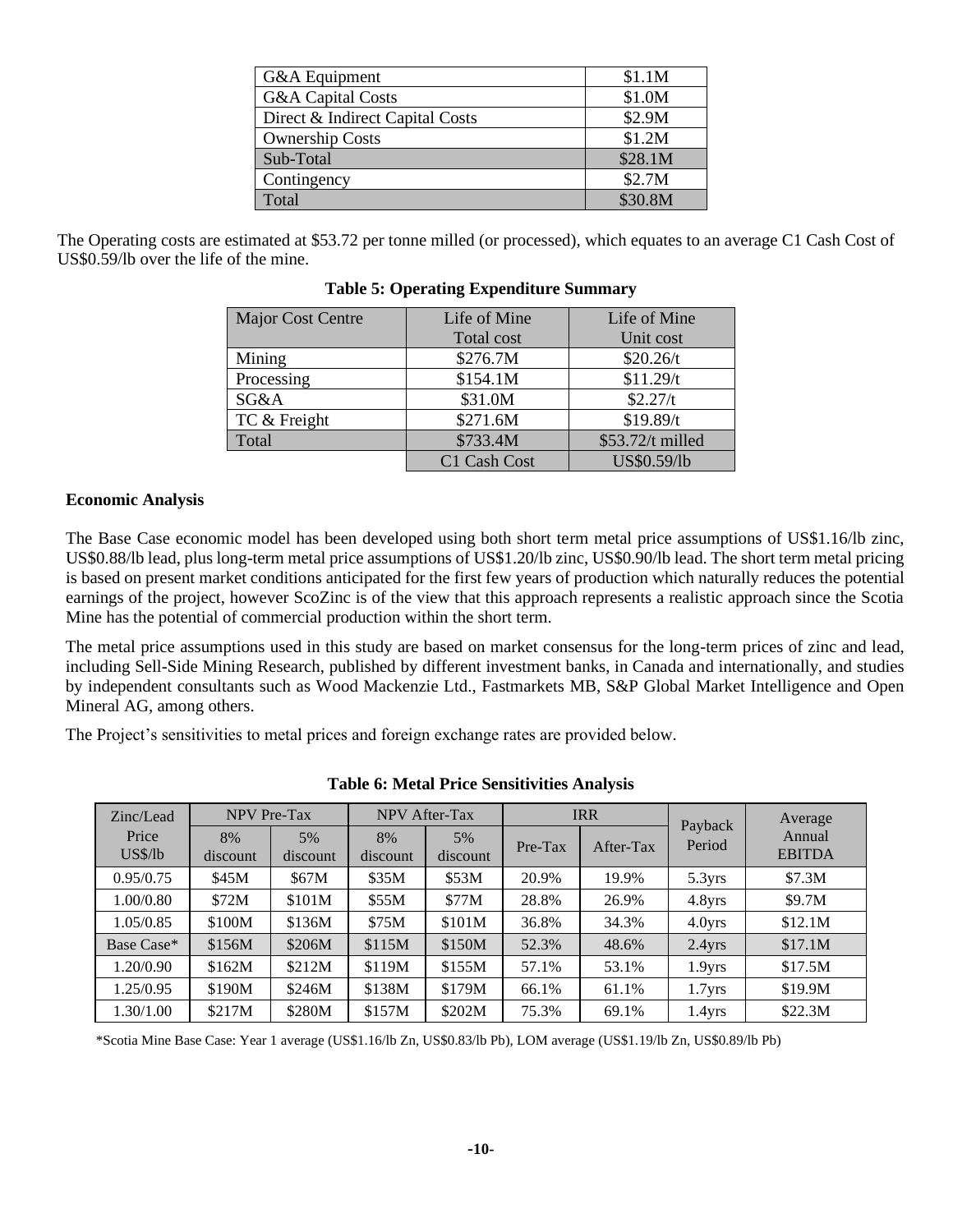| Exchange        |                | <b>NPV Pre-Tax</b> |                | NPV After-Tax  |         | <b>IRR</b> |                    | Average                 |
|-----------------|----------------|--------------------|----------------|----------------|---------|------------|--------------------|-------------------------|
| rate<br>CAD:USD | 8%<br>discount | 5%<br>discount     | 8%<br>discount | 5%<br>discount | Pre-Tax | After-Tax  | Payback<br>Period  | Annual<br><b>EBITDA</b> |
| 0.55            | \$295M         | \$377M             | \$211M         | \$269M         | 96.8%   | 86.7%      | 1.2 <sub>yrs</sub> | \$29.3M                 |
| 0.60            | \$244M         | \$314M             | \$176M         | \$226M         | 79.7%   | 72.8%      | 1.4 <sub>yrs</sub> | \$24.8M                 |
| 0.65            | \$200M         | \$260M             | \$145M         | \$188M         | 65.8%   | 60.7%      | 1.8 <sub>yrs</sub> | \$20.1M                 |
| $0.71*$         | \$156M         | \$206M             | \$115M         | \$150M         | 52.3%   | 48.6%      | $2.4$ yrs          | \$17.1M                 |
| 0.75            | \$131M         | \$174M             | \$97M          | \$128M         | 44.8%   | 41.6%      | 3.1 <sub>yrs</sub> | \$14.9M                 |
| 0.80            | \$103M         | \$139M             | \$77M          | \$104M         | 36.7%   | 34.1%      | $4.0Y$ rs          | \$12.5M                 |
| 0.85            | \$78M          | \$109M             | \$59M          | \$82M          | 29.7%   | 27.7%      | 4.8yrs             | \$10.3M                 |

**Table 7: Exchange Rate Sensitivities Analysis**

\*Scotia Mine Base Case

#### **Workforce**

During full-scale operations the Scotia Mine will employ an average of 148 people, with a peak of 165 full time personnel. The majority of the workforce will be scheduled to work on two 12-hour shifts, 365-days per year. Four roster teams are planned to operate on this basis across all operations departments. Administrative staff will work Monday to Friday, for a minimum of 10 hours per day.

It is expected that the majority of personnel will be sourced from the Halifax Regional Municipality and reside within a short commute of the Scotia Mine.

#### **Project Execution**

ScoZinc has determined that a number of project execution phases are required for a successful commencement of commercial production, namely, a procurement phase, pre-commercial production phase, and a commercial production phase. Due to ScoZinc's existing Environmental Assessment Approvals and Industrial Approvals, and high-level care and maintenance status, the Scotia Mine has however a relatively short time frame to commercial production of between 9 to 12 months. As such, the Scotia Mine is considered a near-term producer.

#### **Effective and Filing Date**

The Technical Report has an effective date of July 6, 2020. It will be filed under the Company's profile on SEDAR within the next 45 days of this news release.

#### **Qualified Persons**

The 2020 PFS was prepared by Ausenco Engineering Canada Inc. ("Ausenco"), MineTech International Limited ("MineTech"), SRK Consulting (U.S.), Inc. ("SRK"), and Terrane Geoscience Inc. ("Terrane"), with assistance from ScoZinc technical personnel.

The contents of this news release have been reviewed and approved by:

- Tommaso Roberto Raponi, P.Eng. (Ausenco)
- Patrick Hannon, P.Eng. (MineTech)
- Timothy Carew, P.Geo. (SRK)
- Tony Gilman, M.Sc., P.Eng. (Terrane)

Each of the aforementioned individuals are independent Qualified Persons as defined by NI 43-101.